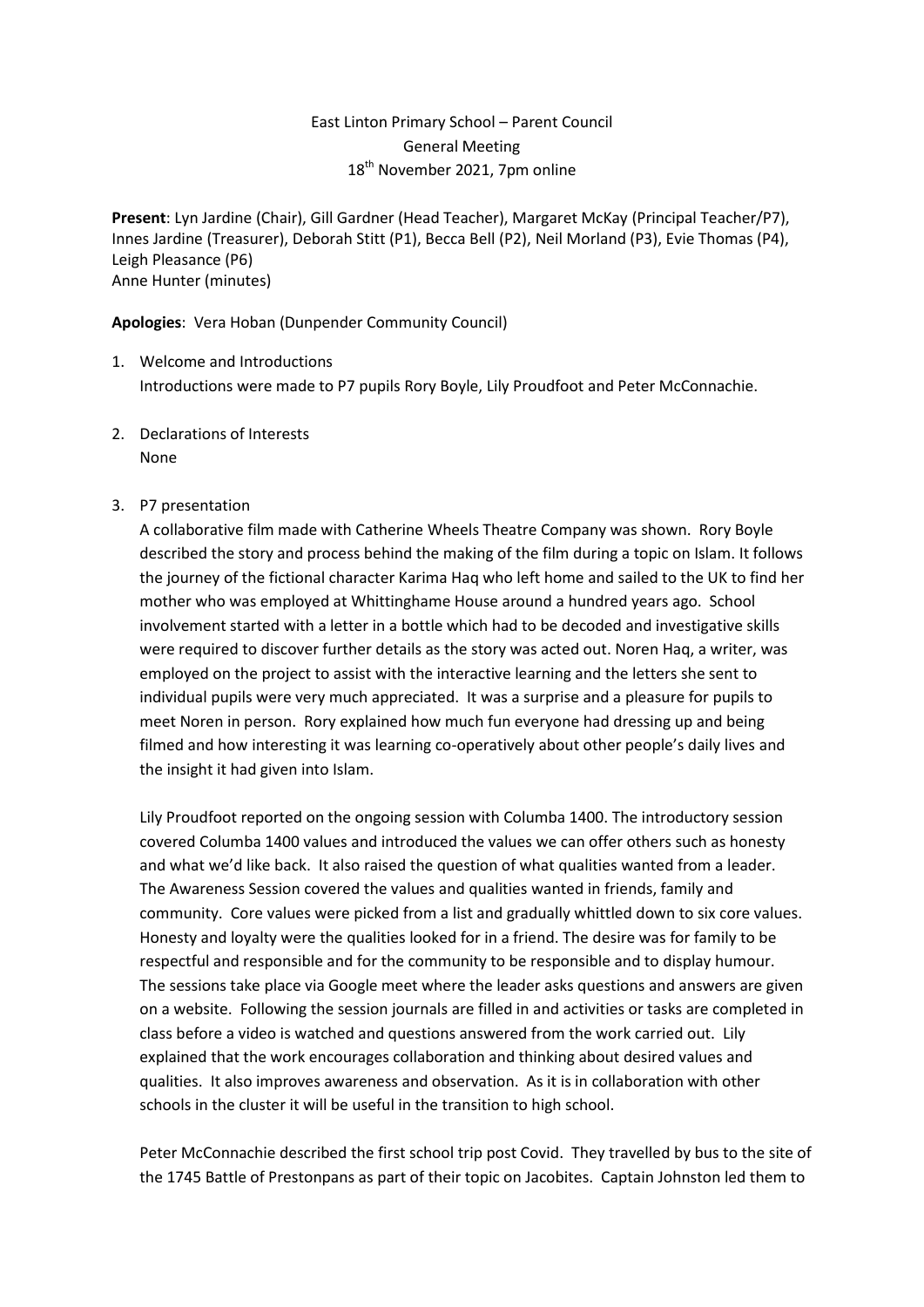key points around the battlefield where they discovered a map detailing the formations of the Jacobites and Redcoats and a Church where the Jacobites waited and scouted for Redcoats as well as the memorial to everyone who died in the battle. Although the rain poured down and they did feel they were in a bog it was fun to learn from an expert.

Margaret McKay told Lily, Peter and Rory how proud she was of them for speaking in front of everyone. Lyn Jardine thanked Lily, Peter and Rory for their interesting and articulate reports and it was agreed this was a good way to bring the school to life for the Parent Council and regular updates of this type would be put in place.

#### 4. Apologies and Approval of Previous Minutes

The minutes of the meeting held on  $7<sup>th</sup>$  October were approved.

### Matters Arising

Leigh Pleasance reported that the Horizons group, with the assistance of over £2000 raised by the school, had all the money required to apply to the Home Office for permission to bring a family to East Lothian. They are currently looking for suitable accommodation which needs to be in place before they can be matched to a family who would then arrive approximately three months later. The fundraising day at school was a great help, really positive and provided relief from a huge administrative process.

Gill Gardner confirmed the Behaviour Policy is nearly complete and will be distributed to all. Margaret McKay informed the meeting that Joanne Allan from East Lothian Council is constructing a plan of action to share the Catherine Wheels film with other schools. The council equality officer will share it with appropriate charities. It will also be shared with MSPs in the hope it will be discussed in parliament.

Margaret McKay also confirmed that the junior road safety officers will speak to assembly next week and will take forward the concerns expressed at the last meeting around speeding. Lyn Jardine reported that Network Rail was addressing the long list of conditions attached to the planning consent.

## 5. Finance Report

Innes Jardine has completed the handover from Jane Perkins. The current balance as at 1/10/2021 was £2512.88. £200 for leaving gifts will be paid from that. 50/50 draw has not taken place since July. There will be a Christmas draw.

## 6. Funding Requests

It was agreed to provide £200 to fund Christmas parties for the whole school.

## 7. Chair's Update

Lyn Jardine reported that the learning estate consultation is now live. Deborah Stitt and Neil Morland expressed disappointment with a bland consultation which is no clearer on the plans for East Linton and seemed to mis-represent ongoing issues with the size of the playground. They will help Lyn Jardine put together a response on behalf of the Parent Council. Lyn Jardine confirmed the 30<sup>th</sup> November as the date for the information event for the Dunbar cluster. Individual representations from as many parents as possible are to be encouraged.